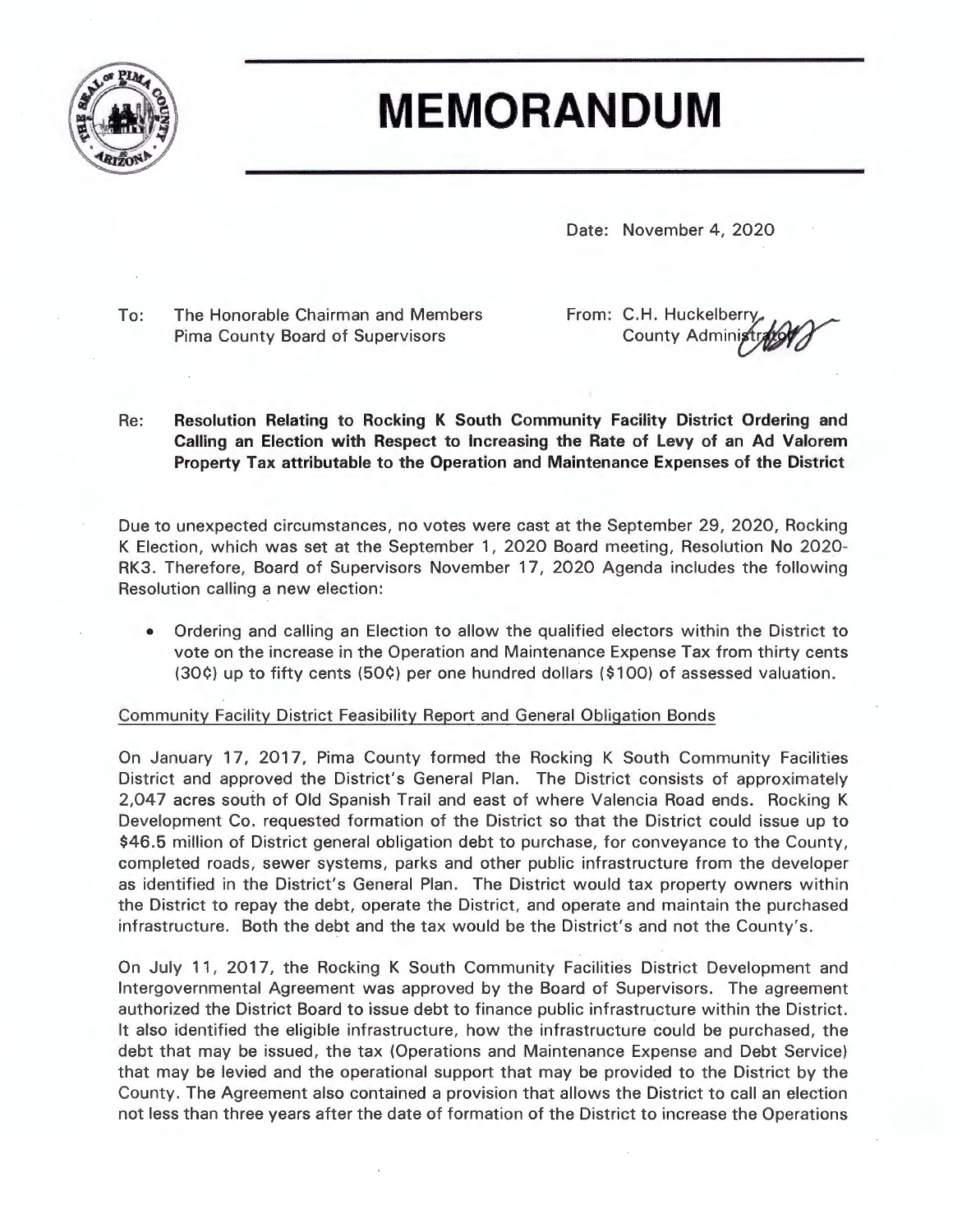The Honorable Chairman and Members, Pima County Board of Supervisors

Re : **Resolution Relating to Rocking K South Community Facility District Ordering and** 

**Calling an Election with Respect to Increasing the rate of Levy of an Ad Valorem Property Tax attributable to the operation and Maintenance Expenses of the District**  November 4, 2020

Page 2

and Maintenance Expense Tax from thirty cents (30¢) up to fifty cents (50¢) per one hundred dollars (\$100) of assessed valuation.

On May 29, 2020, the developer submitted the first public infrastructure project, Phase 1 Spine Public Sewer System, to be purchased and financed through the District. The project is to provide wastewater services to the development. The project is described within the Feasibility Report and it will be partially funded through the initial debt issue. Prior to any bond funds being spent on the project, the project must be accepted into the Regional Wastewater Reclamation System.

On June 23, 2020, District's Board approved the Feasibility Report and authorized the issuance of General Obligation Bonds not to exceed \$150,000. On July 15, 2020, the initial debt issue of \$138,000 was sold with a repayment schedule of 15 years. The debt was purchased by the developer and will be paid by an ad valorem property tax assessed on the property owners within the boundaries of the District.

#### Recommendation

I recommend the Board of Supervisors approve the attached Resolution ordering and calling an election to allow the qualified electors within the District to vote on an increase in the Operation and Maintenance Expense Tax from thirty cents (30¢) up to fifty cents (50¢) per one hundred dollars ( \$100) of assessed valuation.

CHH/sp

Attachments

c: Jan Lesher, Chief Deputy County Administrator Michelle Campagne, Director, Finance and Risk Management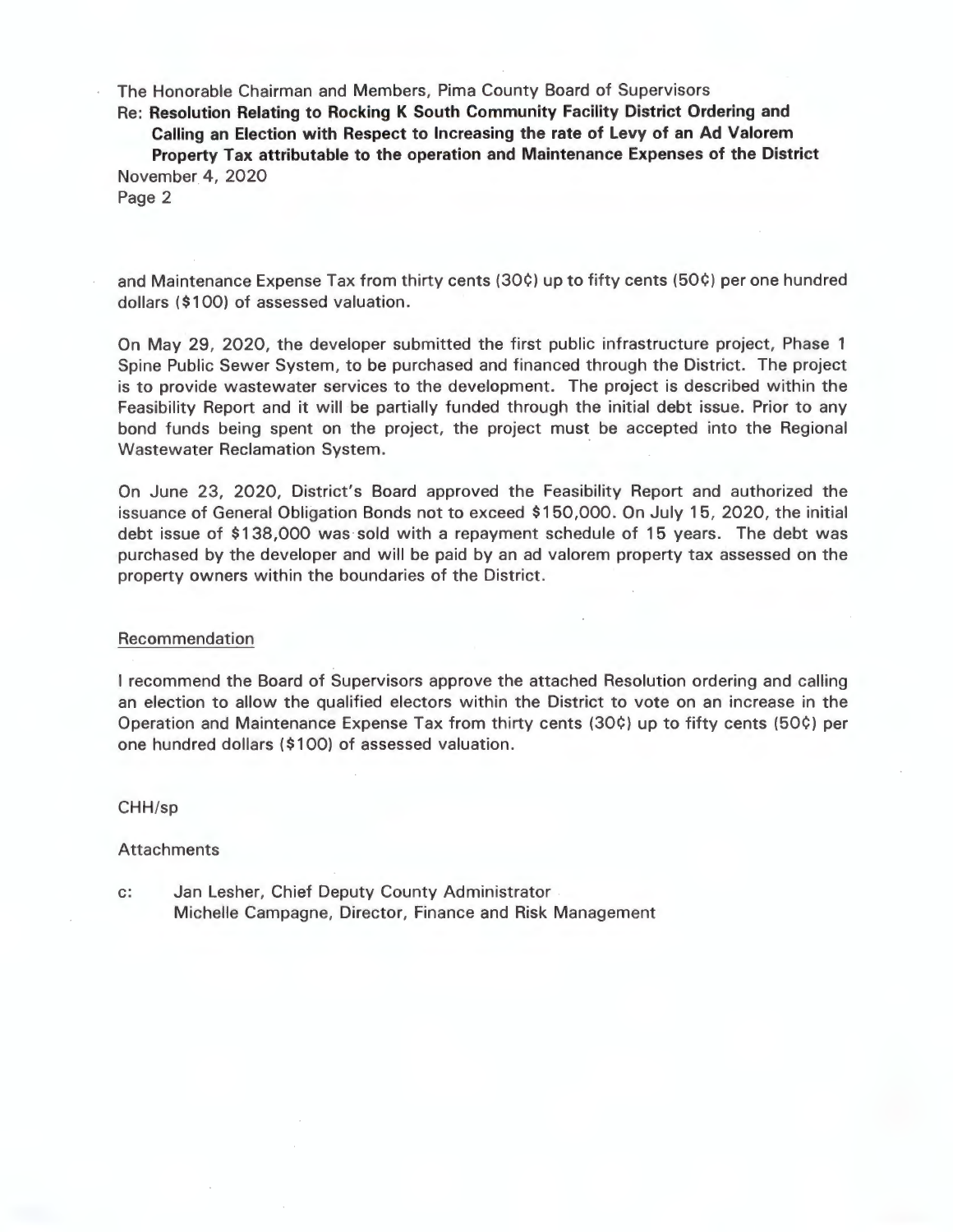

## BOARD OF SUPERVISORS AGENDA ITEM REPORT

Requested Board Meeting Date: November 17, 2020

A RESOLUTION OF THE DISTRICT BOARD OF ROCKING K SOUTH COMMUNITY FACILITIES DISTRICT ORDERING AND CALLING AN ELECTION WITH RESPECT TO INCREASING THE Title: **e.** RATE OF LEVY OF AN AD VALOREM PROPERTY TAX ATTRIBUTABLE TO THE OPERATION AND MAINTENANCE EXPENSES OF THE DISTRICT

## **Introduction/Background:**

On January 17, 2017, Pima County formed the Rocking K South Community Facilities District (District) and approved the District's General Plan. On July 11 , 2017, the District's Development and Intergovernmental Agreement was approved by the Board of Supervisors, which authorized the District's Board (Pima County Board of Supervisors) to issue debt to finance public infrastructure within the District. The Agreement also identified the eligible infrastructure, how the infrastructure could be purchased, the debt that may be issued, the tax (Operations and Maintenance Expense and Debt Service) that may be levied and the operational support that may be provided to the District by the County. The Agreement also contained a provision that allows the District to call an election not less than three years after the date of formation of the District to increase the Operations and Maintenance Expense Tax from thirty cents (30c) up to fifty cents (50c) per one hundred dollars (\$100) of assessed valuation. On May 29, 2020, the developer submitted the first public infrastructure project to be purchased and financed through the District. On June 23, 2020, the District's Board approved the Feasibility Report and authorized the issuance of General Obligation Bonds not to exceed \$150,000. On July 15, 2020, the initial debt issuance of \$138,000 was sold with a repayment schedule of 15 years. The debt was purchased by the developer and will be paid by an ad valorem property tax assessed on the property owners within the boundaries of the District.

#### **Discussion:**

On August 15, 2017, the qualified electors of the District approved an ad valorem tax on the assessed value of all real and personal property in the District at the maximum approved rate of thirty cents (30C) per one hundred dollars (\$100) of such assessed valuation for operation and maintenance of the District infrastructure (the "Operation and Maintenance Expenses Tax"). In accordance with the District's Development and Intergovernmental Agreement, the District is authorized to increase the rate of levy of the Operation and Maintenance Expenses Tax from thirty cents (30C) up to fifty cents (50C) per one hundred dollars (\$100) of assessed valuation within the District. Such rate of levy for the Operation and Maintenance Tax may not be increased unless approved at an election ordered and called by the District's Board to submit to the qualified electors of the District. The Board previously set an election for September 29, 2020, but none of the qualified voters cast a vote. This new election is essentially a rescheduling of that earlier election.

## **Conclusion:**

In accordance with the District's Development and Intergovernmental Agreement, the District is authorized to increase the rate of levy of the Operation and Maintenance Expenses Tax from thirty cents (30C) up to fifty cents (50c) per one hundred dollars (\$100) of assessed valuation within the District. Such rate of levy for the Operation and Maintenance Tax may not be increased unless approved at an election ordered and called by the District's Board to submit to the qualified electors of the District.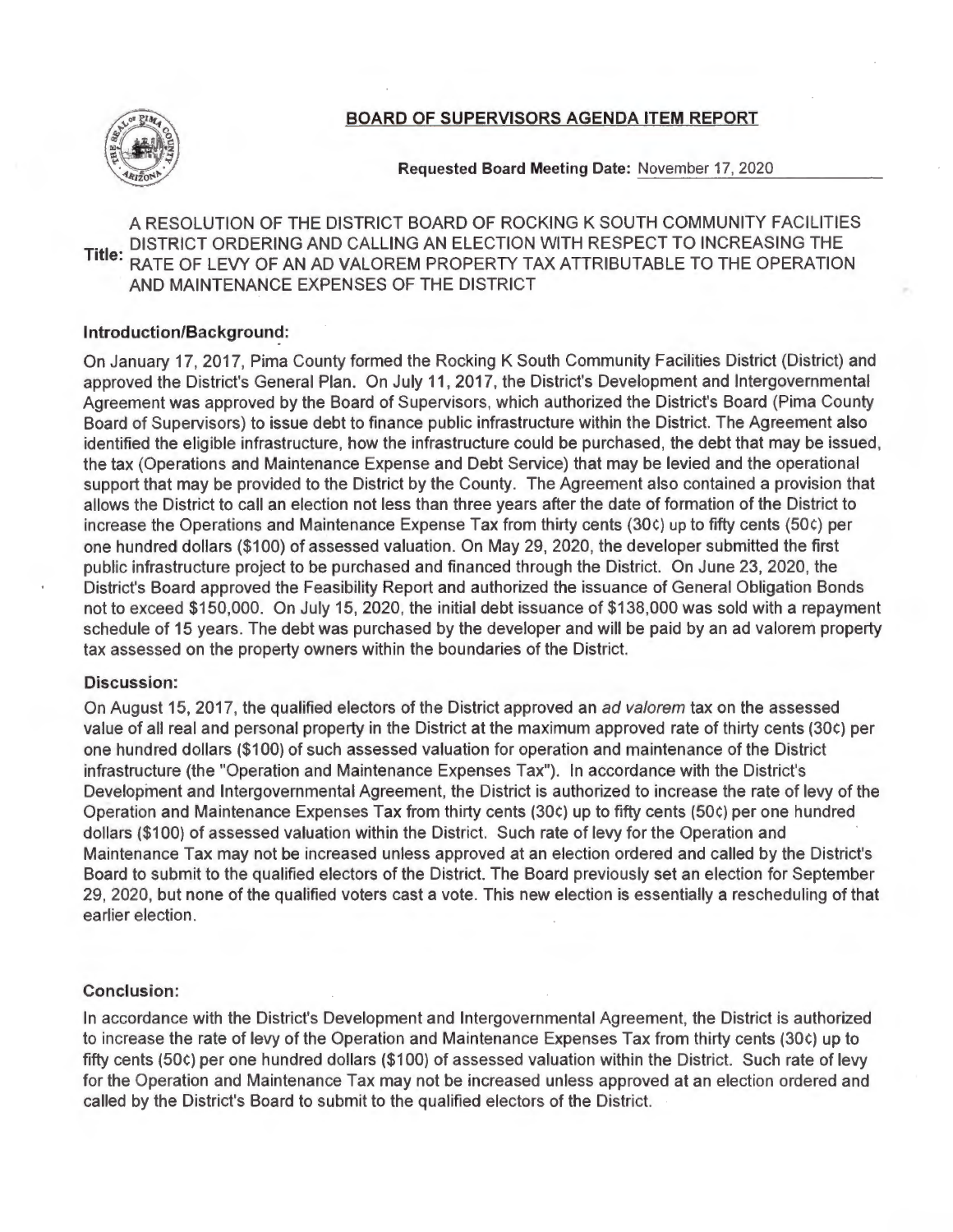#### **Recommendation:**

Staff recommends that the Board of Supervisors, acting as the District Board for Rocking K South Community Facilities District, approve this Resolution ordering and calling an election to allow the qualified electors within the District to vote with respect to increasing the rate of levy of an ad valorem tax attributable to the operating and maintenance expenses of the District from thirty cents (30C) up to fifty cents (SOC) per one hundred dollars (\$100) of assessed value.

## **Fiscal Impact:**

The fiscal impact to Pima County will be zero. The District will be able to tax sufficiently to pay for the District's operations and maintenance costs on the eligible infrastructure within the District.

| <b>Board of Supervisor District:</b>        |                                      |          |               |                     |               |  |  |
|---------------------------------------------|--------------------------------------|----------|---------------|---------------------|---------------|--|--|
| П.                                          | $\Box$ 2                             | $\Box$ 3 | $\boxtimes$ 4 | $\Box$ 5            | All           |  |  |
| Department: Finance and Risk Management     |                                      |          |               | Telephone: 724-8410 |               |  |  |
| Michelle Campagne<br>Contact:               |                                      |          |               | Telephone: 724-8410 |               |  |  |
|                                             | Department Director Signature/Date   |          |               |                     | $11 - 3 - 20$ |  |  |
| Deputy County Administrator Signature/Date: |                                      |          |               |                     | $11 3 z_0z_0$ |  |  |
|                                             | County Administrator Signature/Date: |          |               |                     |               |  |  |
|                                             |                                      |          |               |                     |               |  |  |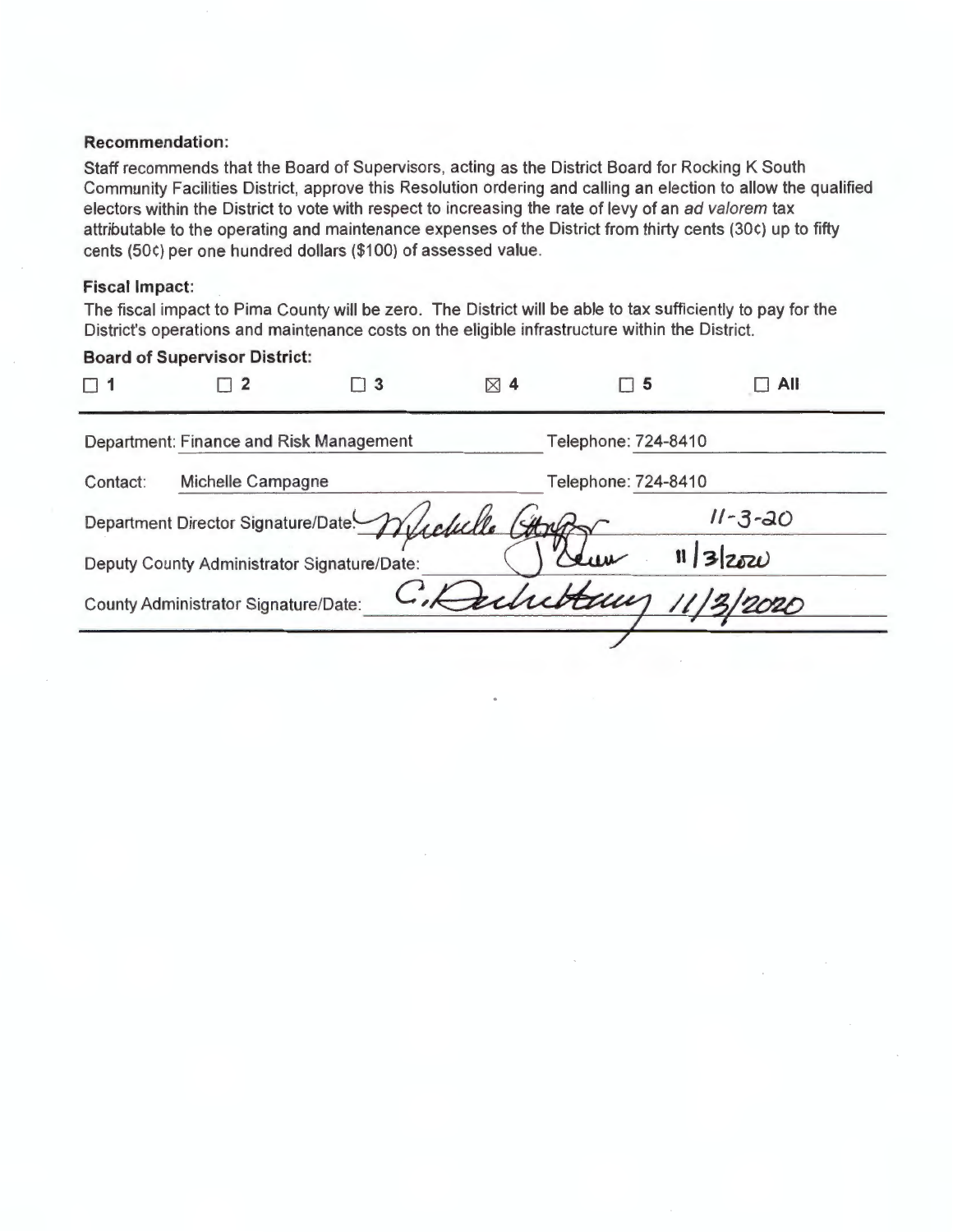## RESOLUTION NO. 2020-RK

#### (ROCKING K SOUTH COMMUNITY FACILITIES DISTRICT)

A RESOLUTION OF THE DISTRICT BOARD OF ROCKING K SOUTH COMMUNITY FACILITIES DISTRICT ORDERING AND CALLING AN ELECTION WITH RESPECT TO INCREASING THE RATE OF LEVY OF AN *AD VALOREM* PROPERTY TAX ATTRIBUTABLE TO THE OPERATION AND MAINTENANCE EXPENSES OF THE DISTRICT

BE IT RESOLVED BY THE BOARD OF DIRECTORS OF ROCKING K SOUTH COMMUNITY FACILITIES DISTRICT as follows:

1. Findings.

a. On January 17, 2017, the Board of Supervisors of Pima County, Arizona (the "County"), adopted Resolution No. 2017-2 which, among other things, (i) ordered and declared formation of Rocking **K** South Community Facilities District (the "District") and (ii} approved a "general plan" for the District, which sets out a general description of the public infrastructure improvements for which the District was formed and the general areas to be improved (the "General Plan").

b. Pursuant to Title 48, Chapter 4, Article 6, Arizona Revised Statutes (the "Act"), and Section 11-1101, Arizona Revised Statutes, the County, the District and Rocking K Development Co. (the "Developer") entered into a Development and Intergovernmental Agreement for Rocking K South Community Facilities District, dated as of July 11, 2017 ("Development Agreement") to specify, among other things, conditions, terms, restrictions and requirements for public infrastructure (as such term is defined in the Act) and the financing of public infrastructure and subsequent reimbursements or repayments over time.

c. Pursuant to Section 48-723, Arizona Revised Statutes, and the Development Agreement and the approval by the qualified electors of the District or to those persons who are qualified to vote pursuant to Section 48-707(G), Arizona Revised Statutes, at an election held on August 15, 2017, the District is currently levying an *ad valorem* tax on the assessed value of all real and personal property in the District at the maximum approved rate of thirty cents  $(30¢)$  per one hundred dollars (\$100) of such assessed valuation for operation and maintenance of the District (the "Operation and Maintenance Expenses Tax").

d. Pursuant to Section 48-723, Arizona Revised Statutes, and the Development Agreement, the District is authorized to increase the rate of levy of the Operation and Maintenance Expenses Tax from thirty cents (30¢) up to fifty cents (50¢) per one hundred dollars (\$100) of such assessed valuation for such operation and maintenance.

e. . Such rate of levy for the Operation and Maintenance Tax may not be increased unless approved at an election ordered and called to submit to the qualified electors of the District or to those persons who are qualified to vote pursuant to Section 48-707(G), Arizona Revised Statutes (being, if no person has registered to vote within the District within fifty (50) days immediately preceding any scheduled election date, the owners of land within the District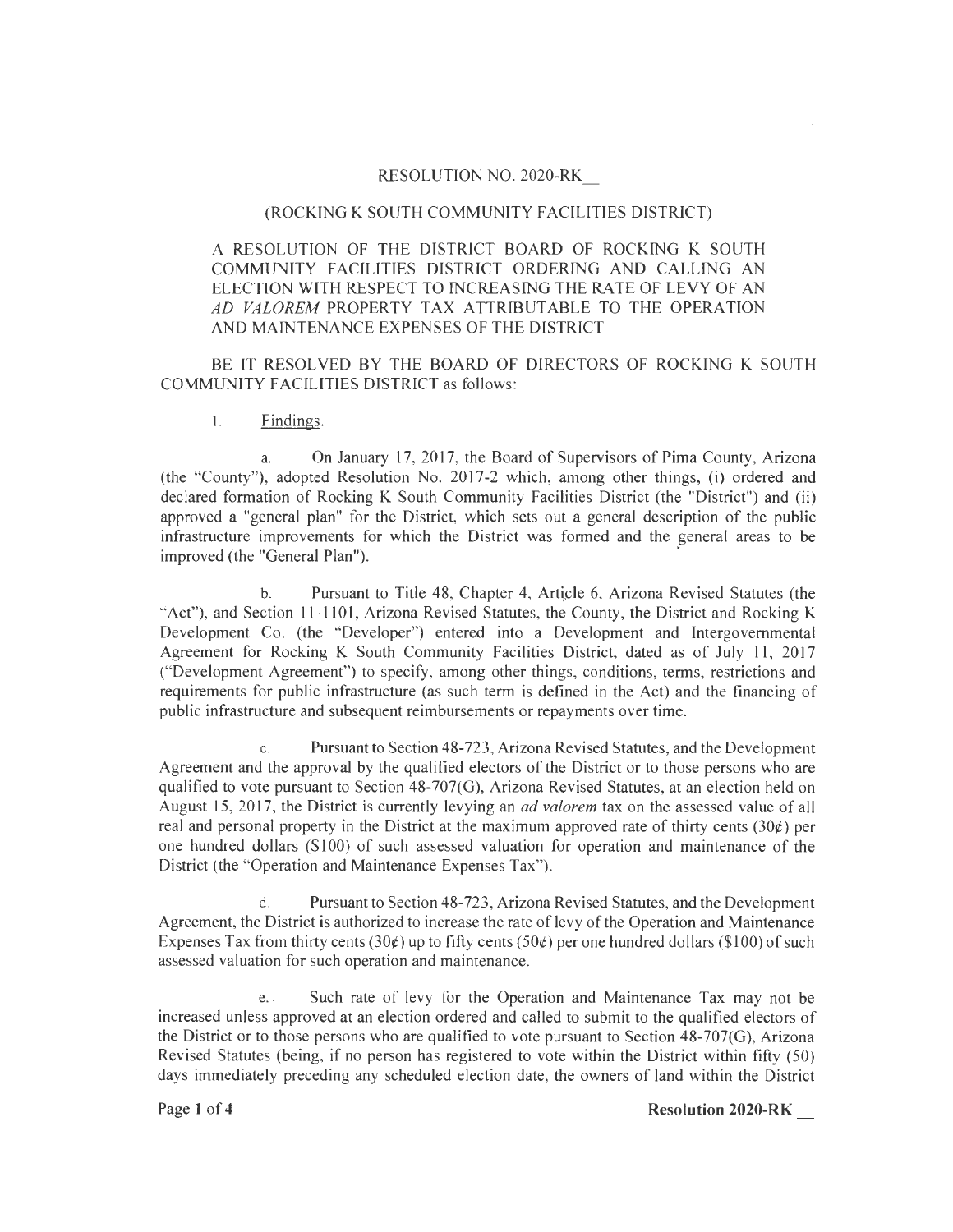who are qualified electors of the State of Arizona and other landowners according to Section 48- 3043, Arizona Revised Statutes, as amended) the question of authorizing such increase in the rate of levy for the Operation and Maintenance Expenses Tax.

f. The Board of Directors of the District (the "District Board") passed a resolution on September 1, 2020 ordering and calling an election to be held on September 29, 2020 to submit to qualified electors of the District the question of increasing the maximum rate of the Operations and Maintenance Expenses Tax levy. The election return indicated that no electors or persons qualified to vote pursuant to Section 48-707(G), Arizona Revised Statutes, cast a vote at that election. There being no votes cast, the Board took no formal action to canvass the election. This finding by the Board will serve to make the results of the September 29, 2020, election a part of the District Board's minutes.

#### 2. Call for Election.

a. Order and Call of Election. A special election be and the same is hereby ordered and called to be held on December 8, 2020 (the "Election"), at which time there shall be submitted to those who will be qualified electors of the District the question with respect to the increased levy of the Operations and Maintenance Expenses Tax set forth in the official ballot described in Section 2c. of this Resolution. If the question is to be submitted to persons who are qualified to vote pursuant to Section 48-707(G), Arizona Revised Statutes (being, if no person has registered to vote within the District within fifty (50) days immediately preceding any scheduled election date, the owners of land within the District who are qualified electors of the State of Arizona and other landowners according to Section 48-3043, Arizona Revised Statutes), each landowner will have the number of votes or portion of votes equal to the number of acres or portion ofacres rounded upward to the nearest one-fifth ofan acre owned in the District by that landowner.

b. Posting and Publishing of Matters Relating to Election. The Election shall be called by posting notices in three (3) public places within the proposed boundaries of the District not less than twenty (20) days before the date of the Election in substantially the form hereto attached and marked Exhibit "A." Notice shall also be published in the Daily Territorial, a newspaper of general circulation in the County, once a week for two consecutive weeks before the Election in substantially the form hereto attached and marked Exhibit "A."

c. Form of Ballot. The official ballot for the Election shall be in substantially the form hereto attached and marked Exhibit "B."

d. Polling Place. The polling place and the time the polls shall be opened and closed shall be as provided in Exhibit "A." While outside the boundaries of the District, the District Board hereby finds that such polling place is appropriate as it is the polling place for the precinct in which the area of the District is included for County-wide elections.

e. Affidavit of Landowners. Prospective electors voting in the Election shall execute an affidavit substantially in the form hereto attached and marked Exhibit "C."

f. Preparation of Ballots and Affidavits. The District Clerk is hereby authorized and directed to have printed and delivered to the election officers at such polling place such ballots and such affidavits, to be furnished by them to the qualified electors of the District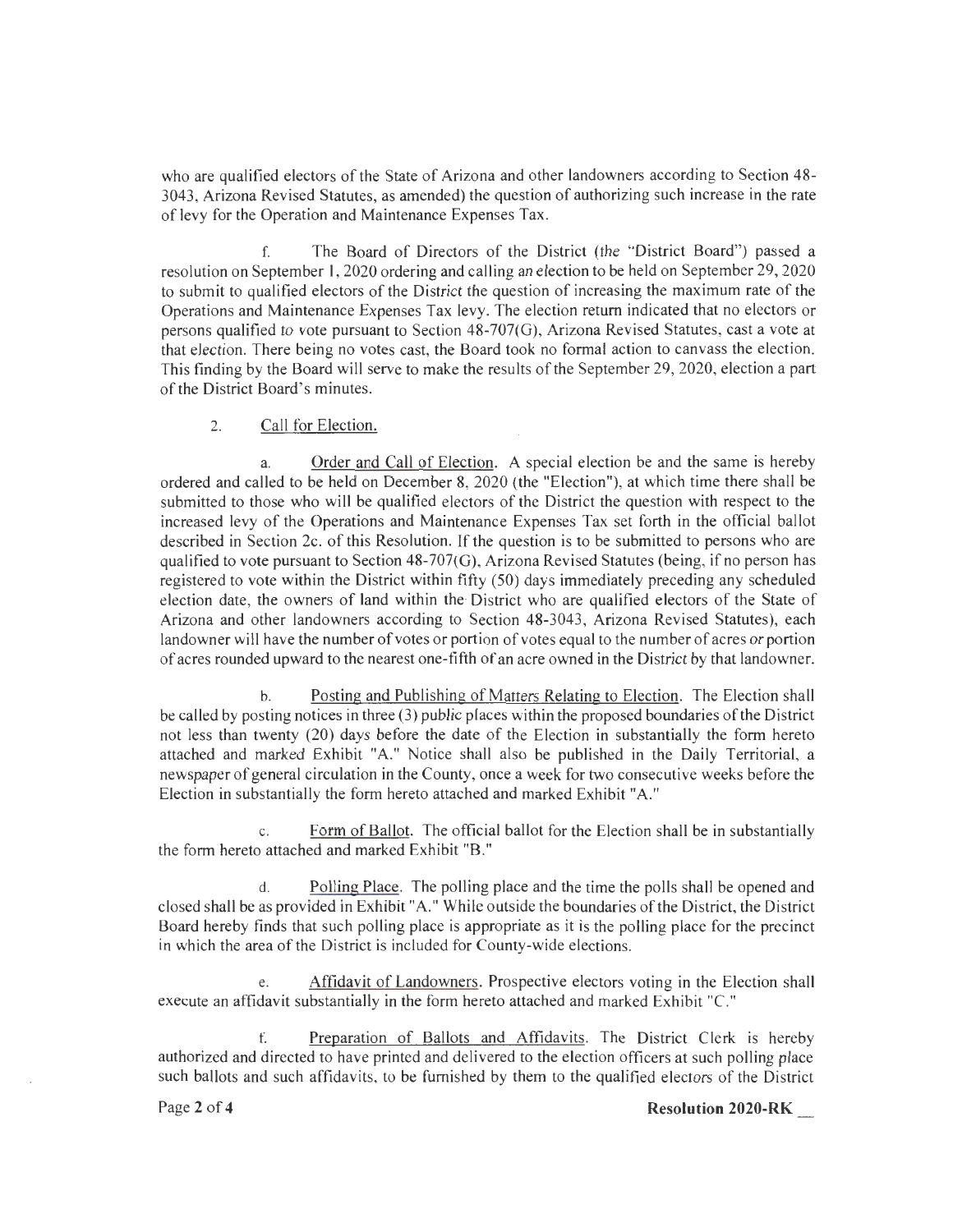offering to vote at the Election, in substantially the forms as hereto attached and marked Exhibits "B" and "C."

g. Compliance with Voting Rights Act of 1965. In order to comply with the Voting Rights Act of 1965, as amended, the following shall be translated into Spanish and posted, published and recorded in each instance where posting, publication and recording of such proceedings are required, to wit: Exhibits "A," "B" and "C," all absentee/early voting materials and all instructions at the polls.

h. Applicable Law. The Election shall be held, conducted and canvassed in conformity with the provisions of the general election laws of the State of Arizona, except as otherwise provided by law, and only such persons shall be permitted to vote at the Election who are the qualified electors. Absentee/early voting shall be permitted in accordance with the provisions of Title 16, Chapter 4, Article 8, Arizona Revised Statutes, as amended.

i. Canvassing. Within fourteen  $(14)$  days following the election, the District Board shall meet and canvass the returns, and if a majority of the votes cast at the Election are in favor of increasing the rate of levy for the Operations and Maintenance Expenses Tax, the District Board shall enter the fact on its minutes.

3. Severability; Amendment.

a. [f any section, paragraph, clause or provision of this Resolution shall for any reason be held to be invalid or unenforceable, the invalidity or unenforceability of such section, paragraph, clause or provision shall not affect any of the remaining provisions of this Resolution.

b. All resolutions or parts thereof inconsistent herewith are hereby waived to the extent only of such inconsistency.

## 4. Effective Date.

This Resolution shall be effective immediately.

## REMAINDER OF PAGE INTENTIONALLY BLANK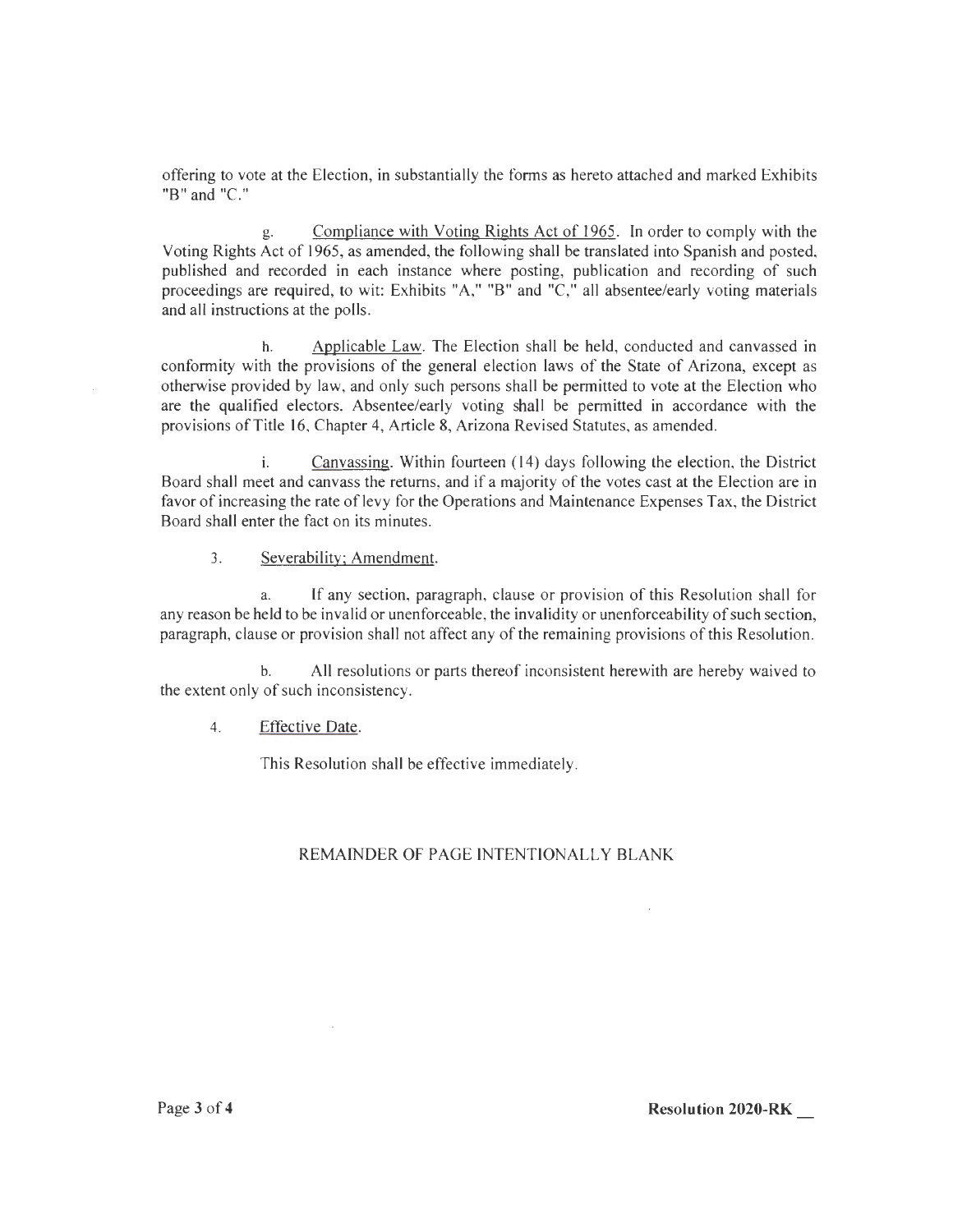PASSED by the District Board of Rocking K South Community Facilities District this  $\_\_\_$  day of November 2020.

> Chair, District Board, Rocking K South Community Facilities District

ATTEST:

District Clerk, Rocking K South Community Facilities District

 $\sim$   $\sim$ 

APPROVED AS TO FORM:

 $\frac{10}{4}$ 

District Counsel, Rocking K South Community Facilities District

ATTACHMENT:

| $EXHIBIT "A" -$ | Form of Notice of Election   |
|-----------------|------------------------------|
| $EXHIBIT "B" -$ | Form of Official Ballot      |
| $EXHIBIT "C" -$ | Form of Affidavit of Elector |

**Resolution 2020-RK**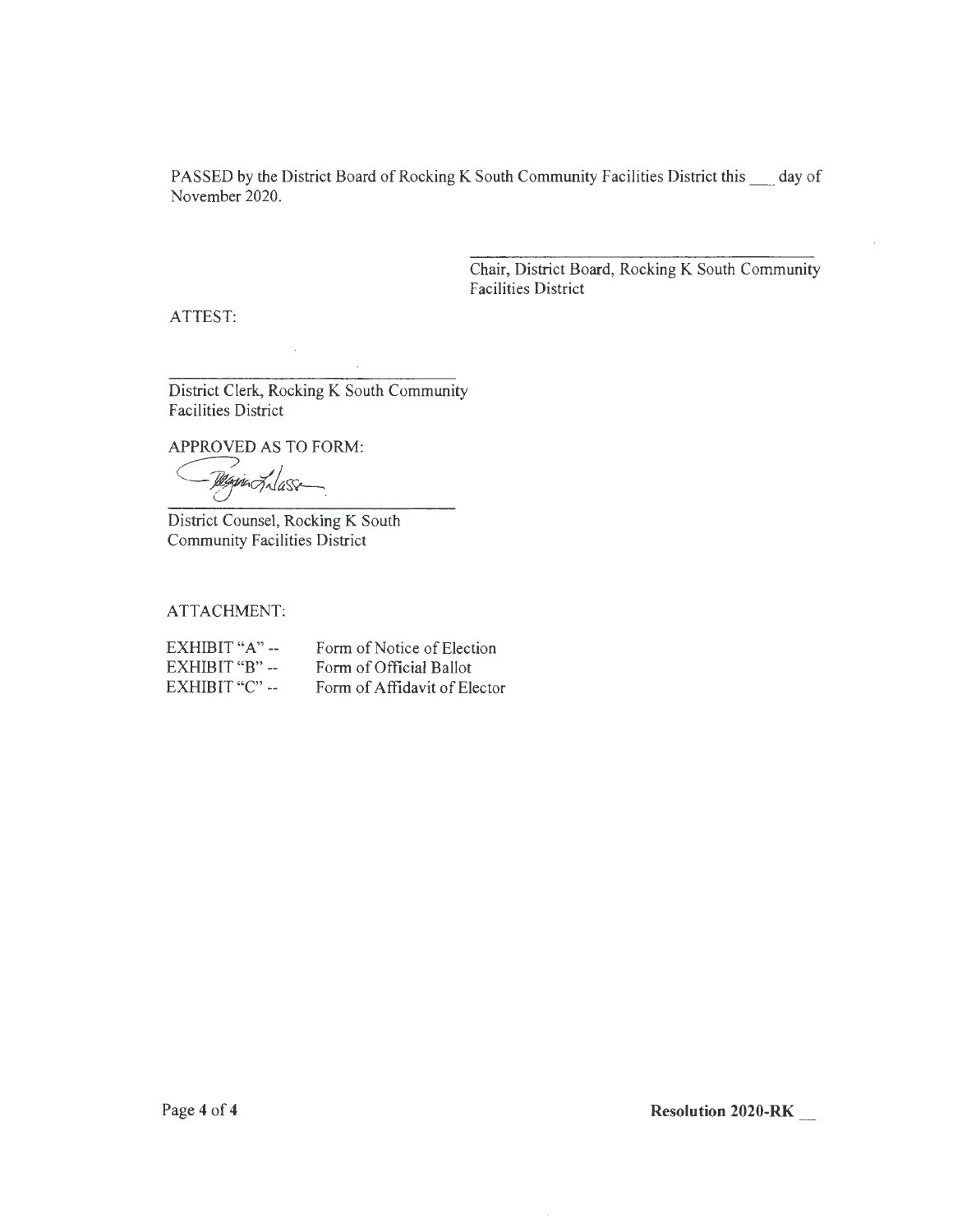#### EXHIBIT "A"

#### **FORM OF NOTICE OF ELECTION**

## TO THE QUALIFIED RESIDENT AND LANDOWNER ELECTORS OF ROCKING K SOUTH COMMUNITY FACILITIES DISTRICT (THE "DISTRICT"):

A special election will be held on \_\_\_\_\_\_\_\_\_\_\_\_\_\_\_, 2020, at the following precinct's polling place, such precinct being the precinct in which the area within the District is located:

Precinct Polling Place

The polling place will open at 8:00 a.m. and close at 2:00 p.m.

The purpose of the election is to permit those who would be the qualified resident and landowner electors of the District to vote on the following question:

SHALL THE DISTRICT BOARD OF ROCKlNG K SOUTH COMMUNITY FACILITIES DISTRICT (THE "DISTRICT") BE AUTHORIZED TO LEVY AND COLLECT AN ANNUAL *AD VALOREM* TAX ON THE ASSESSED VALUE OF ALL REAL AND PERSONAL PROPERTY IN THE DISTRICT AT A RATE NOT TO EXCEED FIFTY CENTS  $(50¢)$  PER ONE HUNDRED DOLLARS (\$100) OF ASSESSED VALUATION OF ALL REAL AND PERSONAL PROPERTY IN THE DISTRICT, REPRESENTING AN INCREASE FROM THE CURRENT RATE OF THIRTY CENTS (30¢) PER ONE HUNDRED DOLLARS (\$100) OF ASSESSED VALUATION, ALL ATTRIBUTABLE TO THE OPERATION AND MAINTENANCE EXPENSES OF THE DISTRICT, IN ACCORDANCE WITH THE CONSTITUTION AND LAWS OF THE STATE OF ARIZONA, INCLUDING, WITHOUT LIMITATION, SECTION 48-723, ARIZONA REVISED STATUTES?

Absentee/early voting shall be permitted in accordance with the provisions of Title 16, Chapter 4, Article 8, Arizona Revised Statutes, as amended. Absentee/early voting information may be obtained by contacting the office of the Pima County Elections Department, 6550 South Country Club Road, Tucson, AZ 85756, telephone number (520) 724-6830.

The "general plan" for the District required by Section 48-702(A)(B), Arizona Revised Statutes, as amended, is on file with the District Clerk at 130 West Congress Street, Tucson, Arizona 8570 I.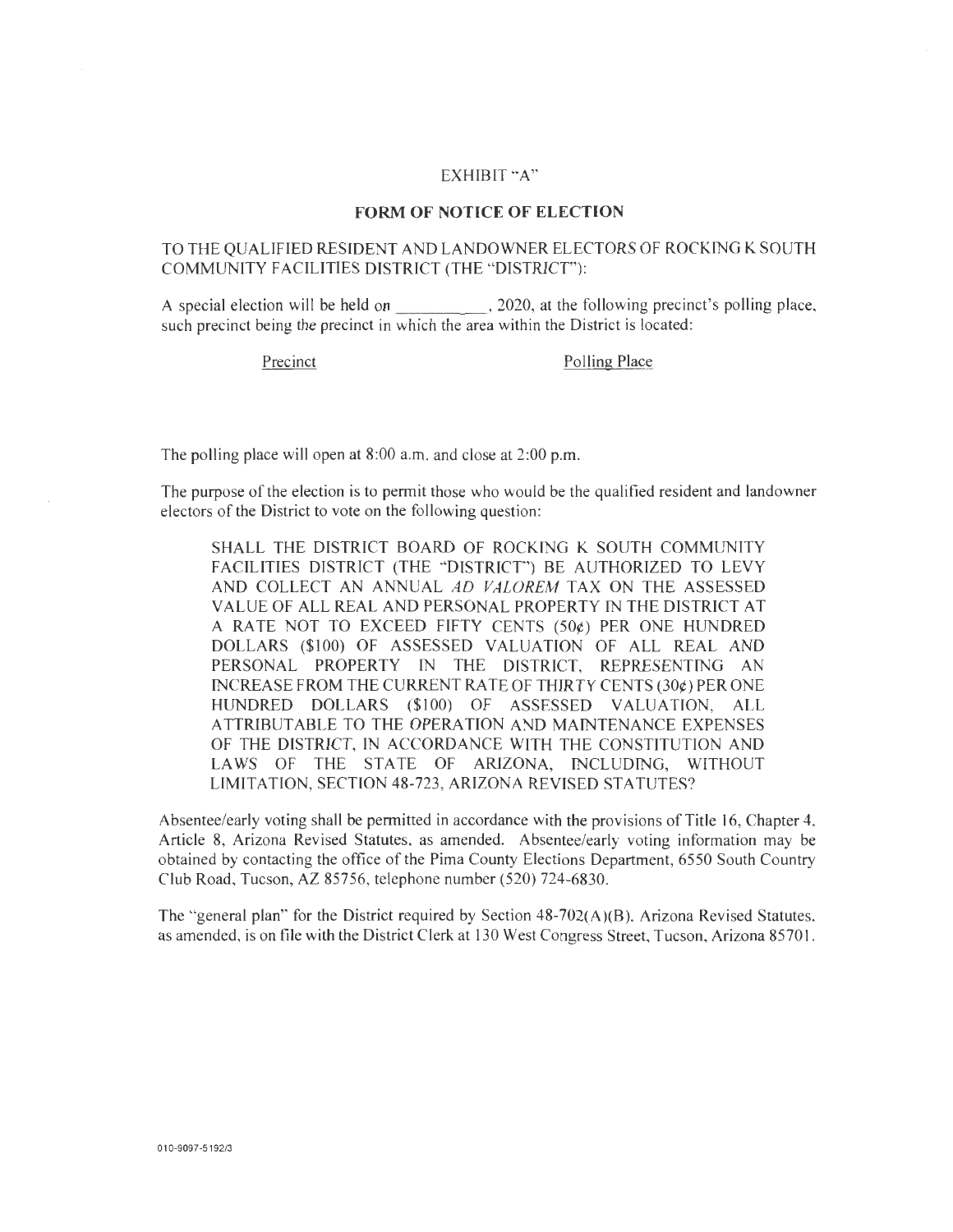## EXHIBIT "B"

## **FORM OF OFFICIAL BALLOT**

## OFFICIAL BALLOT SPECIAL ELECTION ROCKING K SOUTH COMMUNITY FACILITIES DISTRICT \_\_\_\_ ,2020

SHALL THE DISTRICT BOARD OF ROCKING K SOUTH COMMUNITY FACILITlES DISTRICT (THE "DISTRICT") BE AUTHORIZED TO LEVY AND COLLECT AN ANNUAL AD VALOREM TAX ON THE ASSESSED VALUE OF ALL REAL AND PERSONAL PROPERTY IN THE DlSTRlCT AT A RATE NOT TO EXCEED FIFTY CENTS  $(50¢)$  PER ONE HUNDRED DOLLARS (\$100) OF ASSESSED VALUATION OF ALL REAL AND PERSONAL PROPERTY IN THE DISTRICT, REPRESENTING AN INCREASE FROM THE CURRENT RA TE OF THIRTY CENTS (30¢) PER ONE HUNDRED DOLLARS (\$100) OF ASSESSED VALUATION, ALL ATTRIBUTABLE TO THE OPERATION AND MAINTENANCE EXPENSES OF THE DISTRICT, IN ACCORDANCE WITH THE CONSTITUTION AND LAWS OF THE STATE OF ARIZONA, INCLUDING, WITHOUT LIMITATION, SECTION 48-723 , ARIZONA REVISED STATUTES?

Place an "X" in the box beside the way you wish to vote.

**ELECTAL TAX CHANGE, YES** 

**COMPANY TAX CHANGE, NO**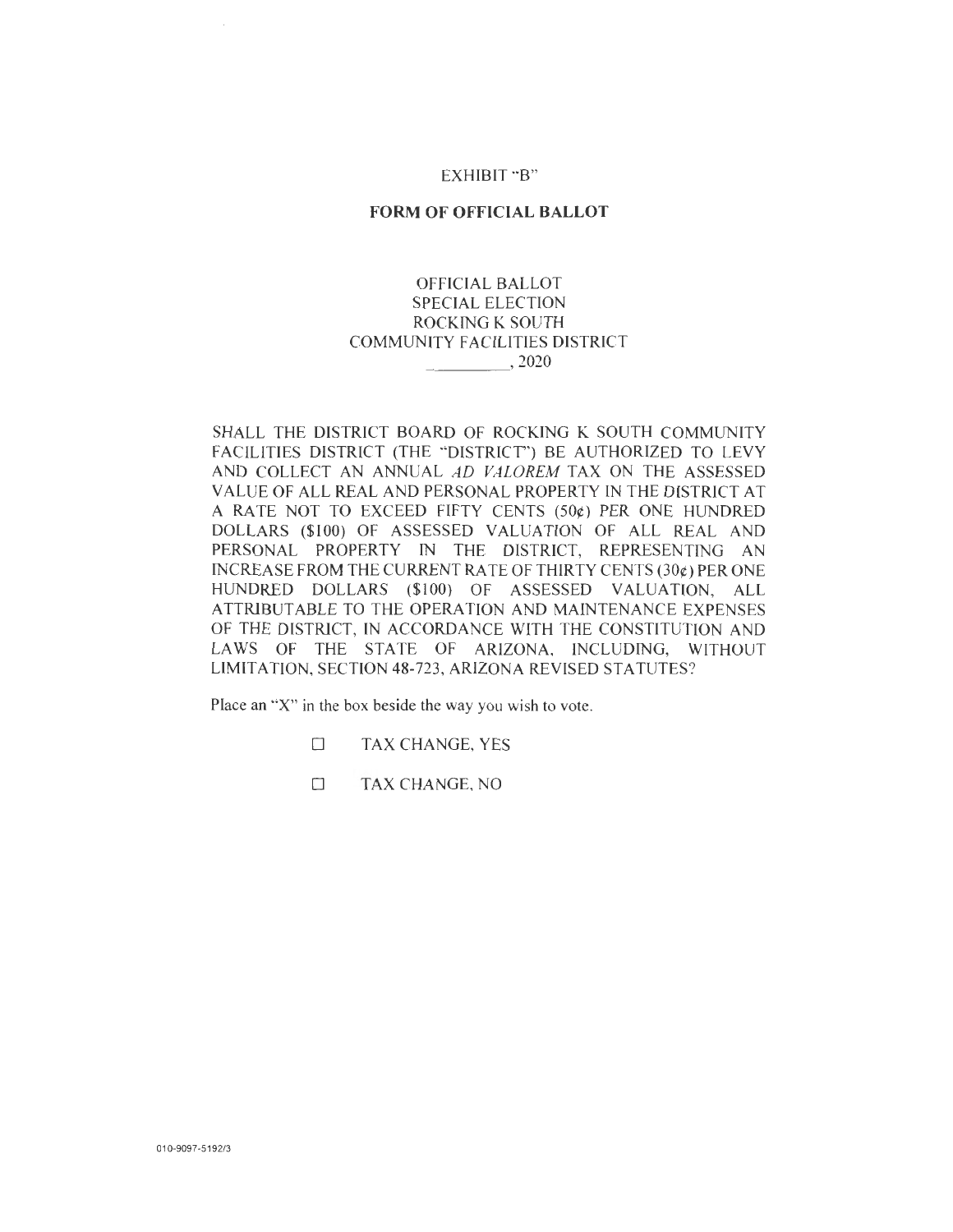## EXHIBIT "C"

#### **FORM OF AFFIDAVIT OF ELECTOR**

## AFFIDAVIT OF PROSPECTIVE ELECTOR AS TO OWNERSHIP OF LAND OR OTHER QUALIFICATION TO VOTE PURSUANT TO SECTIONS 16-121 AND 48-3043, ARIZONA REVISED STATUTES, AS AMENDED

STATE OF ARIZONA COUNTY OF PIMA  $\qquad \qquad$  ) ss. ROCKING K SOUTH COMMUNITY FACILITIES DISTRICT

COMES NOW the undersigned and deposes and says " I am (place a mark next to 1, 2, 3 or 4 to indicate your eligibility)

|    | a qualified elector in                                                                                                                                                                                                                                                                     |  |
|----|--------------------------------------------------------------------------------------------------------------------------------------------------------------------------------------------------------------------------------------------------------------------------------------------|--|
| 2. | precinct and resident at <b>the contract of the set of the contract of the contract of the contract of the contract of the contract of the contract of the contract of the contract of the contract of the contract of the contr</b><br>where I resided at the date of my registration, OR |  |
|    | a qualified elector in                                                                                                                                                                                                                                                                     |  |

- precinct and resident at where I resided at the date of my registration, AND a qualified voter pursuant to §48-3043 (complete section 4) OR
- 4. I am an owner of land in the community facilities district to which this affidavit applies who is a qualified elector of such district; or otherwise qualified to vote pursuant to Section 48-3043, Arizona Revised Statutes, as amended (being a bona fide owner of land within the district holding title or evidence of title of record, including: an entrymen upon public lands under the public land laws of the United States or a certificate of purchase from the State of Arizona, who has held such title for ninety (90) days and who is a resident of the State of Arizona; when the holder of record title is a married person, the spouse in whose name the title stands; if record title is held in more than one name, an owner otherwise possessing the qualifications of an elector voting the number of fractions of acres represented by my legal interest or proportionate share of and in the lands; the administrator or executor of a deceased person or the guardian of a minor or an incompetent person, appointed and qualified under the laws of the State of Arizona, representing such person or estate; an officer of a corporation designated and authorized by a resolution of the Board of Directors of the corporation representing the corporation; the general partner of a partnership in whose name title to property within the district is vested as a holder of title or evidence of title, who is designated and authorized in writing by all of the general partners; or the trustee of a trust or the trustee who is designated and authorized in writing by all of the trustees of a trust in which there is more than one trustee, in whose name title to property within such district is vested as a holder of title or evidence of title).